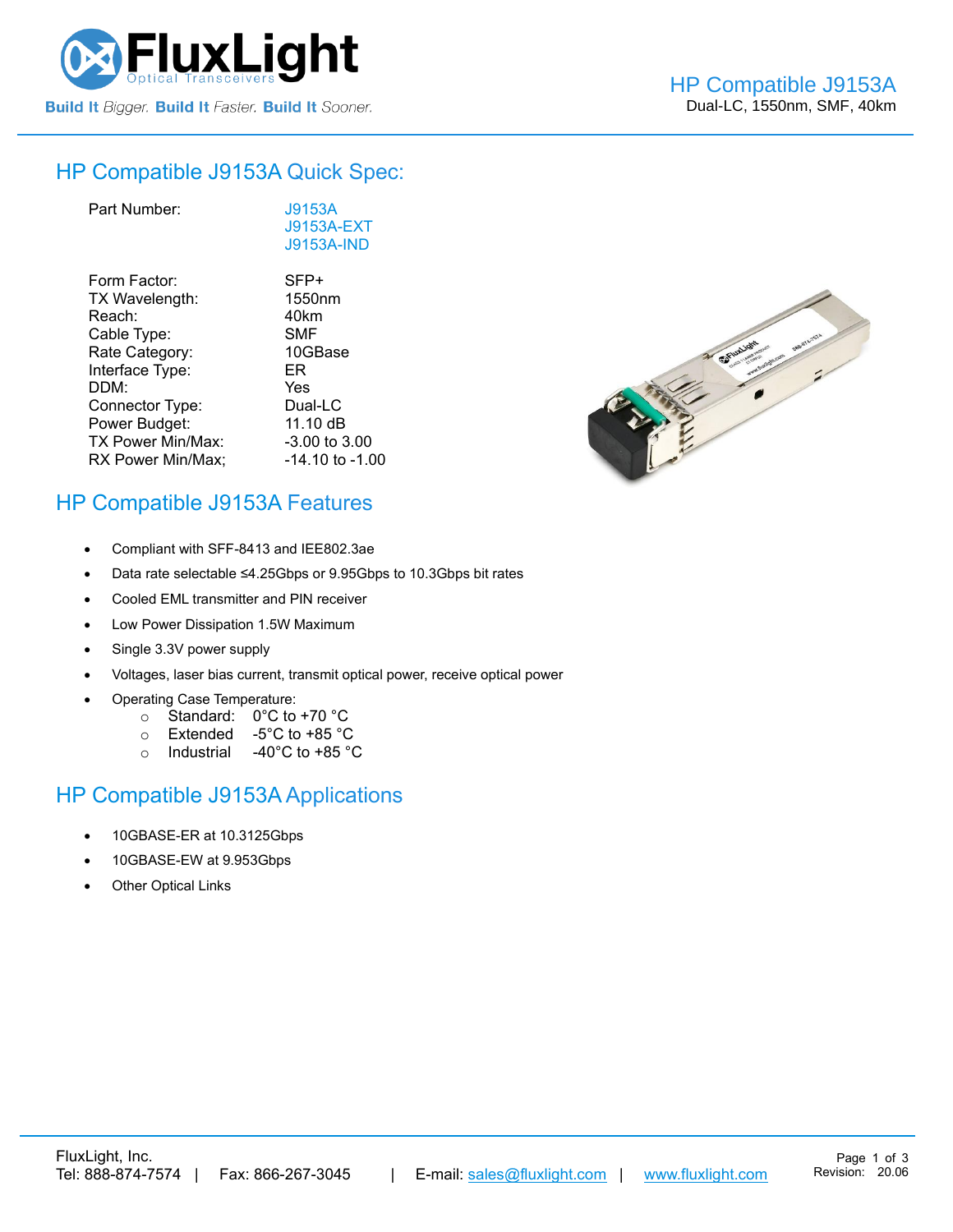

**Build It Bigger. Build It Faster. Build It Sooner.** 

## Electrical Characteristics (Condition: Ta=TOP)

| <b>Parameter</b>                  | <b>Symbol</b> | Min.        | <b>Typ</b> | Max.      | <b>Unit</b> | <b>Notes</b>                          |
|-----------------------------------|---------------|-------------|------------|-----------|-------------|---------------------------------------|
| CML Inputs(Differential)          | Vin           | 150         |            | 1200      | mV p-p      | AC coupled inputs                     |
| <b>Supply Current</b>             | ICC           |             |            | 300       | mA          |                                       |
| Input Impedance (Differential)    | Zin           | 85          | 100        | 115       | ohm         | $\text{Rin} > 100 \text{ kohm } @$ DC |
| Tx_Disable Input Voltage - Low    | VIL           | $\mathbf 0$ |            | 0.8       | V           |                                       |
| Tx Disable Input Voltage - High   | VIH.          | 2.0         |            | 3.45      | V           |                                       |
| Tx Fault Output Voltage - Low     | <b>VOL</b>    | $\mathbf 0$ |            | 0.5       | $\vee$      |                                       |
| Tx Fault Output Voltage - High    | <b>VOH</b>    | 2.0         |            | $Vcc+0.3$ | V           |                                       |
| <b>CML Outputs (Differential)</b> | Vout          | 350         |            | 700       | mV pp       | AC coupled outputs                    |
| Output Impedance (Differential)   | Zout          | 85          | 100        | 115       | ohms        |                                       |
| Rx LOS Output Voltage-Low         | <b>VOL</b>    | 0           |            | 0.5       | $\vee$      |                                       |
| Rx LOS Output Voltage- High       | <b>VOH</b>    | 2.5         |            |           | $\vee$      |                                       |

# Optical Characteristics (Condition: Ta=TOP)

| <b>TX</b>                        |                |                     |                          |                          |                          |                |  |
|----------------------------------|----------------|---------------------|--------------------------|--------------------------|--------------------------|----------------|--|
| <b>Parameter</b>                 |                | <b>Symbol</b>       | <b>Min</b>               | <b>Typ</b>               | <b>Max</b>               | <b>Unit</b>    |  |
| Data Rate                        |                |                     | $\overline{\phantom{0}}$ | 10.3                     | $\blacksquare$           | Gb/s           |  |
| 9µm Core Diameter SMF            |                |                     |                          | 10                       |                          | K <sub>m</sub> |  |
| Centre wavelength                |                | λc                  | 1530                     | 1550                     | 1565                     | nm             |  |
| Output Spectral Width(-20dB)     |                | $\triangle \lambda$ | $\overline{\phantom{0}}$ |                          | 1                        | nm             |  |
| Average Output Power             |                | $P_{\text{out}}$    | $-3$                     |                          | $+3$                     | dBm            |  |
| <b>Extinction Ratio</b>          |                | <b>ER</b>           | 6                        | $\overline{\phantom{0}}$ | $\overline{\phantom{a}}$ | dB             |  |
| Average Power of OFF Transmitter |                |                     |                          |                          | $-30$                    | dBm            |  |
| Side Mode Suppression Ratio      |                | <b>SMSR</b>         | 30                       |                          |                          | dB             |  |
| Input Differential Impedance     |                | Zin                 | 90                       | 100                      | 110                      | Ω              |  |
| <b>TX Disable</b>                | <b>Disable</b> |                     | 2.0                      |                          | $Vcc+0.3$                |                |  |
|                                  | Enable         |                     | $\Omega$                 |                          | 0.8                      | V              |  |
| <b>TX Fault</b>                  | Fault          |                     | 2.0                      |                          | $Vcc+0.3$                |                |  |
|                                  | Normal         |                     | $\mathbf 0$              |                          | 0.8                      | $\vee$         |  |